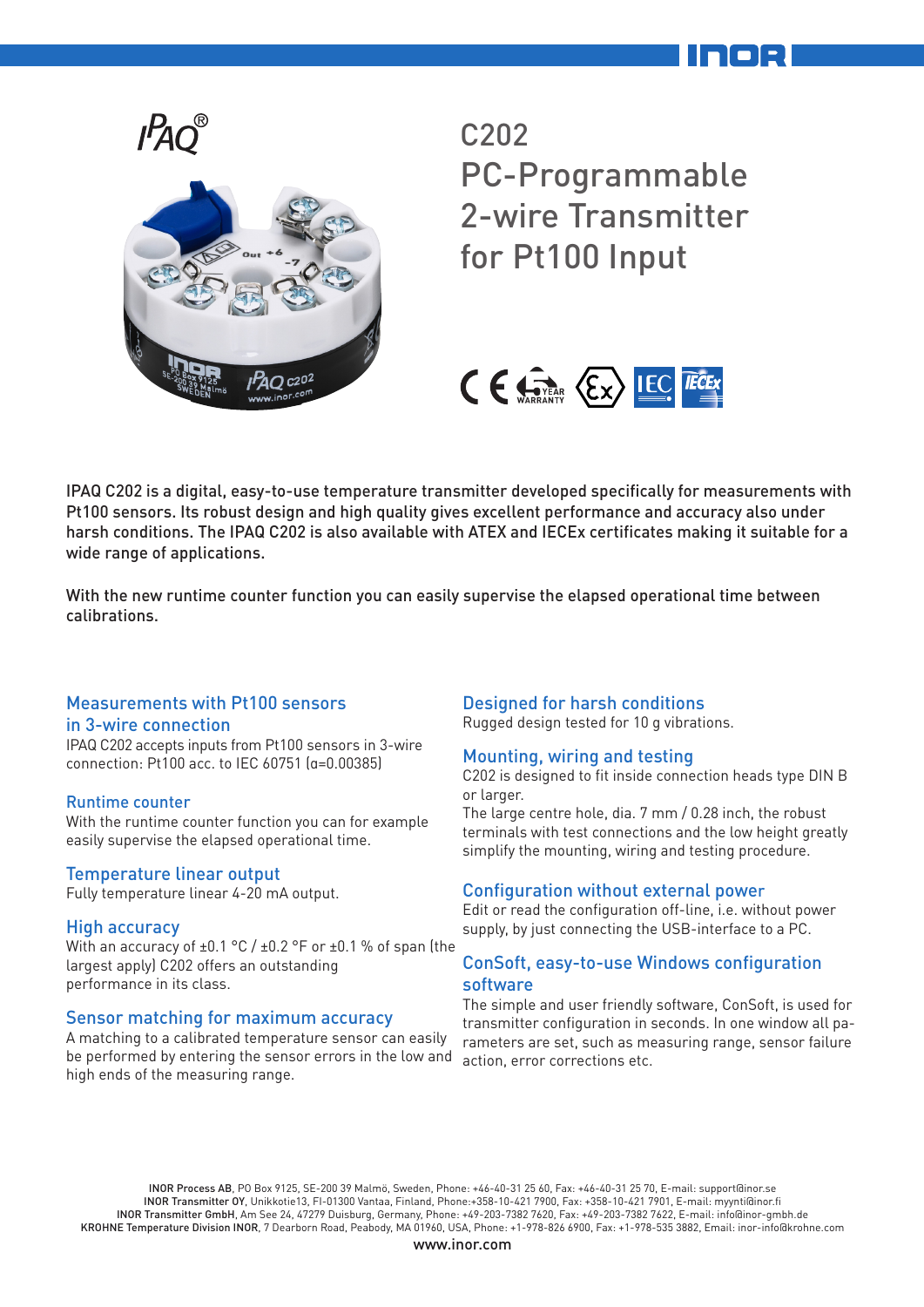## **Specifications**

| <b>Input RTD</b>                                 |                              |                                                                                                |
|--------------------------------------------------|------------------------------|------------------------------------------------------------------------------------------------|
| Pt100 (IEC 60751, $\alpha = 0.00385$ )           | 3-wire connection            | $-200+850°C / -328+1562°C$                                                                     |
| Sensor current                                   |                              | $\leq 0.5$ mA                                                                                  |
| Maximum sensor wire resistance                   |                              | $20 \Omega/wire$                                                                               |
|                                                  |                              |                                                                                                |
| <b>Monitoring</b>                                |                              |                                                                                                |
| Sensor break and sensor short circuit monitoring |                              | Upscale (≥21.0 mA) or downscale (≤3.6 mA) action                                               |
|                                                  |                              |                                                                                                |
| <b>Adjustments</b>                               |                              |                                                                                                |
| Zero adjustment                                  |                              | Any value within range limits                                                                  |
| Minimum span                                     |                              | $20^{\circ}$ C / 36 °F                                                                         |
| Sensor error compensation                        |                              | ±10% of span for span <100°C/180°F,                                                            |
| <b>Output</b>                                    |                              | otherwise ±10°C/±18°F                                                                          |
| Output signal                                    |                              |                                                                                                |
| NAMUR compliance                                 |                              | 420 mA, temperature linear<br>Current limitations and failure currents acc. to                 |
|                                                  |                              | <b>NAMUR NE 43</b>                                                                             |
| Adjustable filtering level                       |                              | 0.13 to 54 s, (default 0.9 s)                                                                  |
| Permissible load, see load diagram               | Standard version             | $818 \Omega$ @ 24 VDC                                                                          |
|                                                  | Ex version                   | $727 \Omega$ @ 24 VDC                                                                          |
|                                                  |                              |                                                                                                |
| General data                                     |                              |                                                                                                |
| Isolation                                        |                              | Not galvanically isolated                                                                      |
| Power supply, polarity protected                 | Standard version             | $632$ VDC                                                                                      |
|                                                  | Ex version                   | 830 VDC                                                                                        |
| <b>Environment conditions</b>                    |                              |                                                                                                |
| Ambient temperature                              | Storage and operation        | $-40+85°C$ / $-40+185°F$                                                                       |
| Humidity                                         |                              | 098% RH (non-condensing)                                                                       |
| Vibrations                                       |                              | Acc. to IEC 60068-2-6, test Fc, 102000 Hz, 10 q                                                |
| <b>Shock</b>                                     |                              | Acc. to IEC 60068-2-27, test Ea                                                                |
| Rough Handling                                   |                              | Acc. to IEC 60068-2-31:2008, test Ec                                                           |
| <b>EMC</b>                                       | Standards                    | Directive: 2014/30/EU                                                                          |
|                                                  |                              | Harmonized standards: EN 61326-1, EN 61326-2-3                                                 |
|                                                  | Immunity performance         | ESD, Radiated EM-field, Magnetic Fields: Criteria A                                            |
|                                                  |                              | Burst, conducted RF: Criteria A                                                                |
|                                                  |                              | Surge: standard deviation 1% of span                                                           |
|                                                  |                              |                                                                                                |
| <b>Accuracy and stability</b>                    |                              |                                                                                                |
| Basic accuracy                                   |                              | Max of ±0,1K or ±0,1% of span                                                                  |
| Temperature influence                            | Deviation from 20 °C / 68 °F | Max. of ±0.25 °C/25 °C or ±0.25% of span/25 °C                                                 |
|                                                  |                              | Max. of ±0.5 °F/50 °F or ±0.28% of span/50 °F                                                  |
| Sensor wire influence                            |                              | $\pm 0.005^{\circ}$ C/ $\Omega$ / $\pm 0.009^{\circ}$ F/ $\Omega$ , with equal wire resistance |
| Supply voltage influence                         |                              | Negligible                                                                                     |
| Long-term stability                              |                              | ±0.1 % of span per year                                                                        |
|                                                  |                              |                                                                                                |
| <b>Housing</b>                                   |                              |                                                                                                |
| Material, Flammability (UL)                      |                              | PC/ABS + PA, V0                                                                                |
| Mounting                                         |                              | DIN B-head or larger, DIN rail (with mounting kit)                                             |
| Connection                                       |                              | Single/stranded wires, Max. 1.5 mm <sup>2</sup> , AWG 16                                       |
| Weight                                           |                              | 32 g / 0.07 lb                                                                                 |
| Protection, housing / terminals                  |                              | IP 65 / IP 00                                                                                  |
|                                                  |                              |                                                                                                |
| Ex Approvals (IPAQ C202X)                        |                              |                                                                                                |
| ATEX                                             |                              | II 1 G Ex ia IIC T6T4 Ga                                                                       |
| <b>IECEX</b>                                     |                              | Ex ia IIC T6T4 Ga                                                                              |